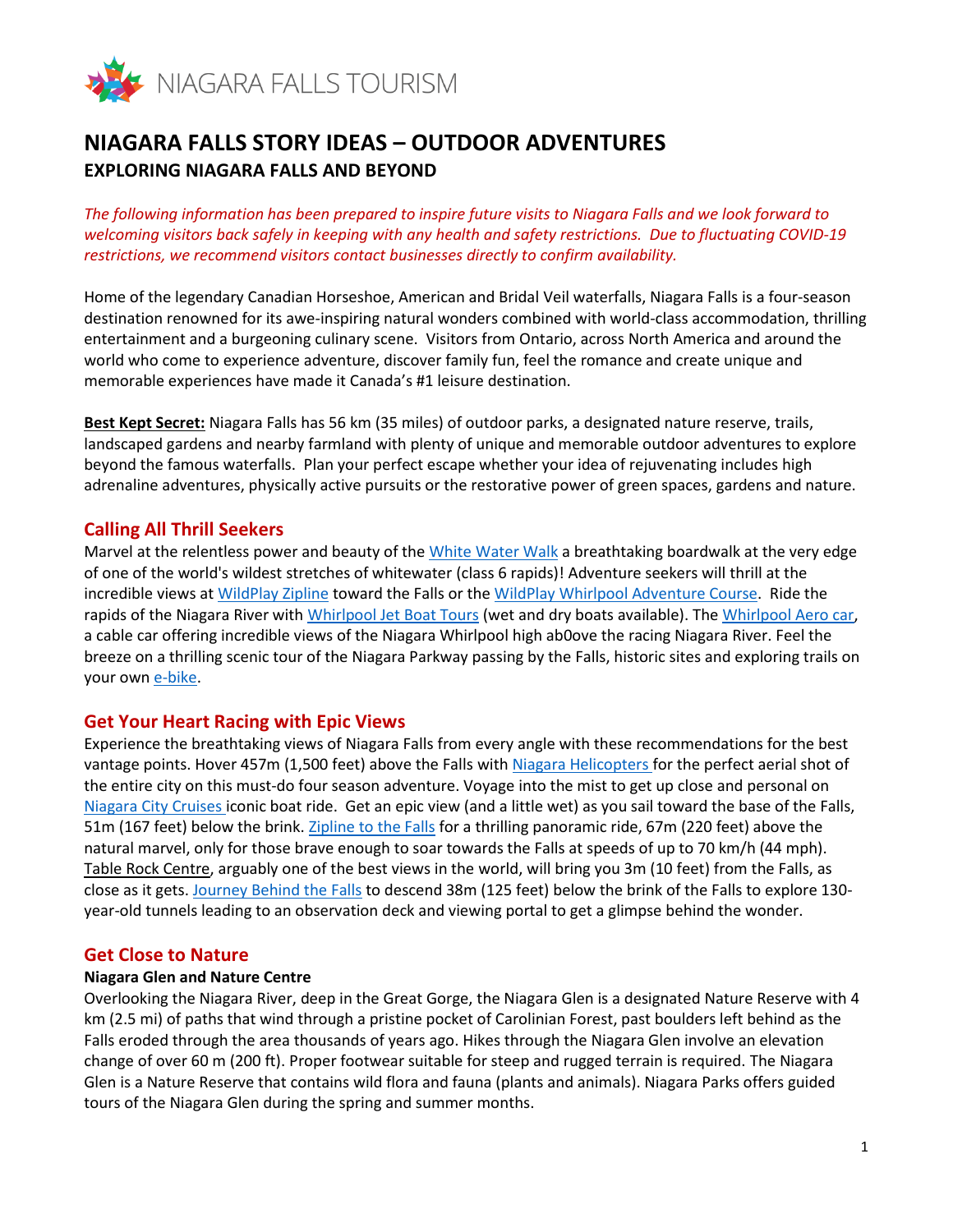

#### **Birding**

The Niagara River corridor offers a unique winter destination for bird lovers, adventure travelers and ecotourists alike. Visitors can see one of the world's greatest gatherings of gulls and other migrating birds. Starting mid-November, the river comes alive with more than 100,000 gulls on migratory flights from as far north as Greenland and the Canadian Arctic to as far south as Florida. During the winter months, the Niagara River corridor and Niagara Region are transformed into an avian wonderland. Vast numbers of northern birds including terns, gulls, ducks and geese migrate all the way south each year to the Niagara River corridor with its rich supply of fish for food. As many as 40 species of waterfowl, including Tundra Swans, Buffleheads, Longtailed, Redheads, Canvasbacks, and 19 species of gulls, including Bonapartes and a variety of rare species can be spotted.

The Niagara River corridor is one of the world's most biodiverse places similar to the world-famous Galápagos Islands, the Florida Everglades and Yellowstone Park. In 1996, the entire Niagara River corridor, stretching 56 km from Lake Erie to Lake Ontario, became the first site in North America to receive international recognition as a "Globally Significant Important Bird Area" by major conservation groups in Canada and the United States.

Every February, bird lovers and conservationists celebrate the vast diversity of northern birds that call the mighty river corridor their home each winter at [Birds on the Niagara,](http://www.birdsontheniagara.org/) the only international bird festival in North America.

#### **Gardens**

[Queen Victoria Park,](https://www.niagarafallstourism.com/play/outdoor-recreation/queen-victoria-park/) the heart of Niagara Parks, celebrates every season in style with a visual spectacle, from 500,000+ daffodils and tulips in spring. The spectacular [Oakes Garden Theatre](https://www.niagarafallstourism.com/play/outdoor-recreation/oakes-garden-theatre/) is the entranceway to Queen Victoria Park, the key central area of Niagara Parks that showcases the perfect panoramic view of the Falls. Concerts and special events are held here throughout the summer. The Niagara Parks [Botanical Gardens](https://www.niagarafallstourism.com/play/outdoor-recreation/niagara-parks-botanical-gardens/) offers 40 hectares (99 acres) of beautifully maintained gardens to explore and is home to the [Butterfly Conservatory,](https://www.niagarafallstourism.com/play/attractions/butterfly-conservatory/) one of the largest in North America. Walk the green spaces and smell the flowers at th[e Floral Showcase.](https://www.niagarafallstourism.com/play/outdoor-recreation/floral-showhouse/) With seven shows a year something new is always in bloom. Visit Niagara Parks in May or early June to experience the fragran[t Centennial Lilac Garden](https://www.niagarafallstourism.com/play/outdoor-recreation/centennial-lilac-garden/) with over 1,200 plants and over 200 different varieties.

#### **Parklands**

[Dufferin Islands,](https://www.niagarafallstourism.com/play/outdoor-recreation/dufferin-islands/) popular with locals and tourists alike, offers ten acres of quiet secluded parkland including several small islands connected by bridges and footpaths. Admission free. Picnicking available. Nestled high atop the Niagara Escarpment[, Queenston Heights Park](https://www.niagarafallstourism.com/play/outdoor-recreation/queenston-heights/) is the birthplace of Niagara Falls - garden and nature lovers, hikers and picnickers have used this park for generations. Queenston Heights Park is also a terminus point of the Bruce Trail.

**[Geocaching in Niagara Parks](https://www.niagaraparks.com/visit-niagara-parks/nature-activities/geocaching/)** is an outdoor treasure hunt where the goal is to find hidden containers, known as caches or geocaches, using a portable satellite navigation device called a Global Positioning System (GPS) receiver. Niagara Parks has a number of geocaches to find. More information regarding different types of caches and geocaching in general can be found at Geocaching.com, and Earthcache.org.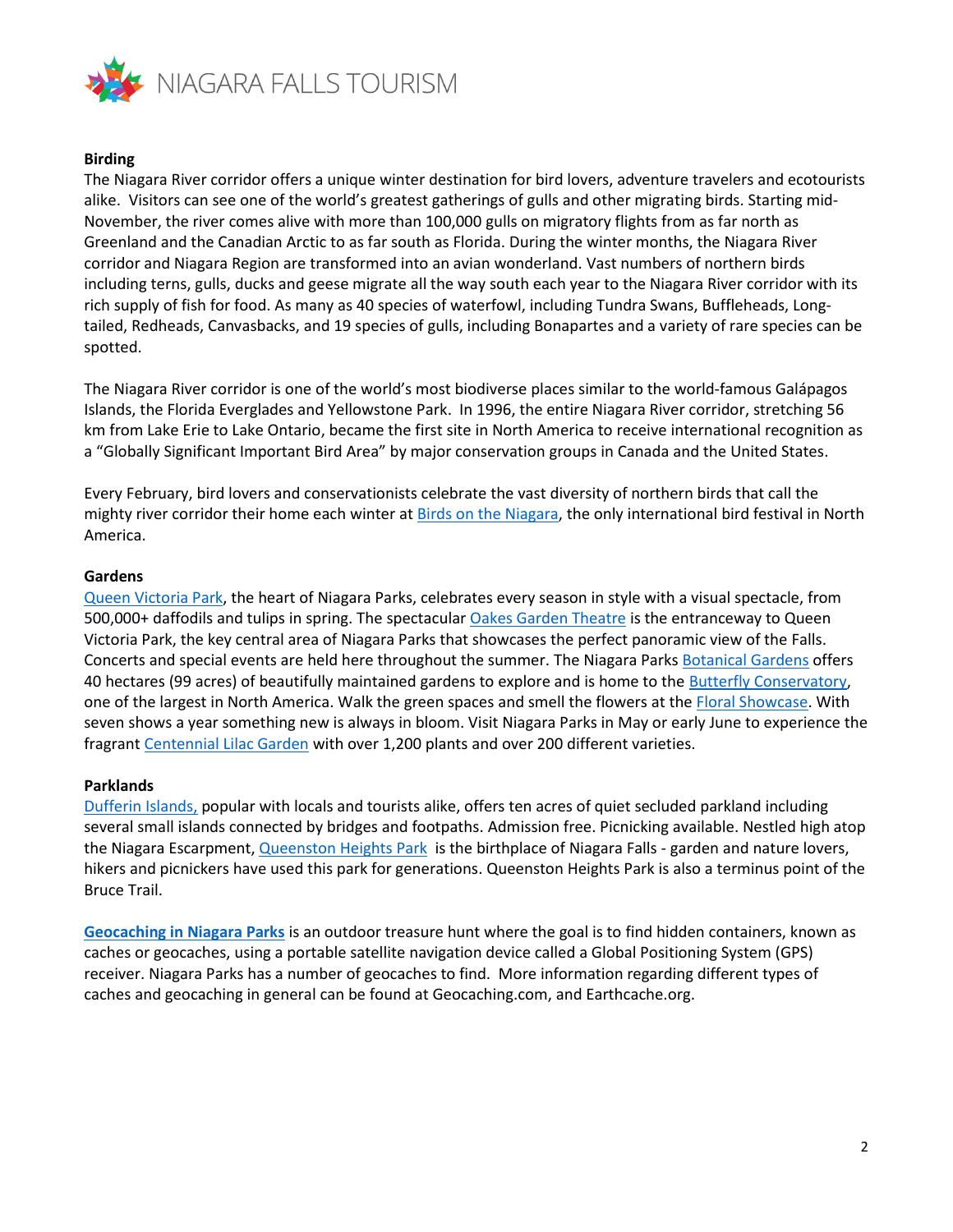

# **Active Pursuits**

### **Scenic Trails**

Whether by foot or bike, discover 56 kilometers (35 miles) of historical and horticultural sights along the **[Niagara](https://www.niagarafallstourism.com/play/outdoor-recreation/the-niagara-river-recreation-trail/)  [River Recreational Trail.](https://www.niagarafallstourism.com/play/outdoor-recreation/the-niagara-river-recreation-trail/)** Bordering the winding Niagara River, travel past the Horseshoe Falls, historical sites, attractions, restaurants and parkland as this trail connects Fort Erie to [Niagara-on-the-Lake.](https://www.niagarafallstourism.com/niagara-region/niagara-on-the-lake/)

# **Cycling**

Niagara is one of Ontario's premier cycling destinations with exceptional cycling routes and trails for beginners and pros alike. Cycle, walk, run or rollerblade through the [Greater Niagara Circle Route,](https://www.niagarafallstourism.com/cycling/#greater-niagara-circle-route) a 140 km picturesque route along the Niagara Parkway beside Niagara Falls leading you through the lush greenery of the Niagara Escarpment. [Niagara River Bike Tours](https://www.niagarafallstourism.com/play/sightseeing-tours/niagara-river-bike-tours/) offer two- and half-hour cycling tours showcase the hidden gems along the Niagara River.

#### **Bouldering in Niagara Glen**

The Niagara Glen has become a popular bouldering hotspot. Bouldering permits can be purchased at the Niagara Glen Nature Centre and the Butterfly Conservatory.

#### **World-Class Golf**

Niagara Falls is a world-class [golf destination](https://www.niagarafallstourism.com/play/golf/) with more than 12 top golf courses designed by famed architects including [Legends on the Niagara,](https://www.niagarafallstourism.com/play/golf/legends-on-the-niagara-golf-complex/) Canada's premier public golf course, and the [Whirlpool Golf Course,](https://www.niagarafallstourism.com/play/golf/whirlpool-golf-course/) one of Canada's most highly rated and renowned public golf courses located in a spectacular setting against the backdrop of the Niagara River Whirlpool and Gorge.

#### **Fishing**

Experience world-class spor[t fishing adventures](https://www.niagarafallstourism.com/play/outdoor-recreation/niagara-fishing-adventures/) on Lake Ontario and the Niagara River with [Niagara Fishing](https://www.niagarafallstourism.com/play/outdoor-recreation/niagara-fishing-adventures/)  [Adventures](https://www.niagarafallstourism.com/play/outdoor-recreation/niagara-fishing-adventures/) in search of Chinook Salmon, Coho Salmon, Rainbow Trout (Steelhead) and Brown Trout.

#### **Niagara International Marathon (October 24, 2021)**

One of the oldest and most scenic racecourses in North America following the Niagara River and ending at the majestic Canadian Horseshoe Falls. The Marathon is truly international with the start in Buffalo, NY and end in Niagara Falls, ON. The Half, 10k, and 5k distances all start and end in Canada.

# **Ease into Patio Life**

Sunny days call for [patio season](https://www.niagarafallstourism.com/blog/summertime-on-the-patio/) with many options for cold drinks and breathtaking views. Here are a few options:

Visit [The Niagara Distillery](https://www.niagarafallstourism.com/play/wineries-breweries/niagara-distillery/) featuring award-winning BBQ and six signature spirits that result in perfect pours either on their own or when mixed as a cocktail.

[The Niagara Brewing Company](https://www.niagarafallstourism.com/play/wineries-breweries/niagara-brewing-company/) proudly represents Canada's brewing heritage and today's innovative craft beer scene with unique beers skillfully weaved with local ingredients.

[Queen Victoria Place Restaurant](https://www.niagarafallstourism.com/eat/fallsview-dining/queen-victoria-place/) offers panoramic views of the Falls in this casual pub-style patio (perfect for enjoying fireworks throughout the summer).

[Taco N' Tequila](https://www.niagarafallstourism.com/eat/casual-dining/taco-n-tequila/) features lively Latin beats, delicious Mexican fare, refreshing Margaritas or Sangria. [Kelseys](https://www.niagarafallstourism.com/eat/casual-dining/kelseys-bar-grill/) offers international fare and Kelseys famous wings on their large outdoor patio on lively Clifton Hill.